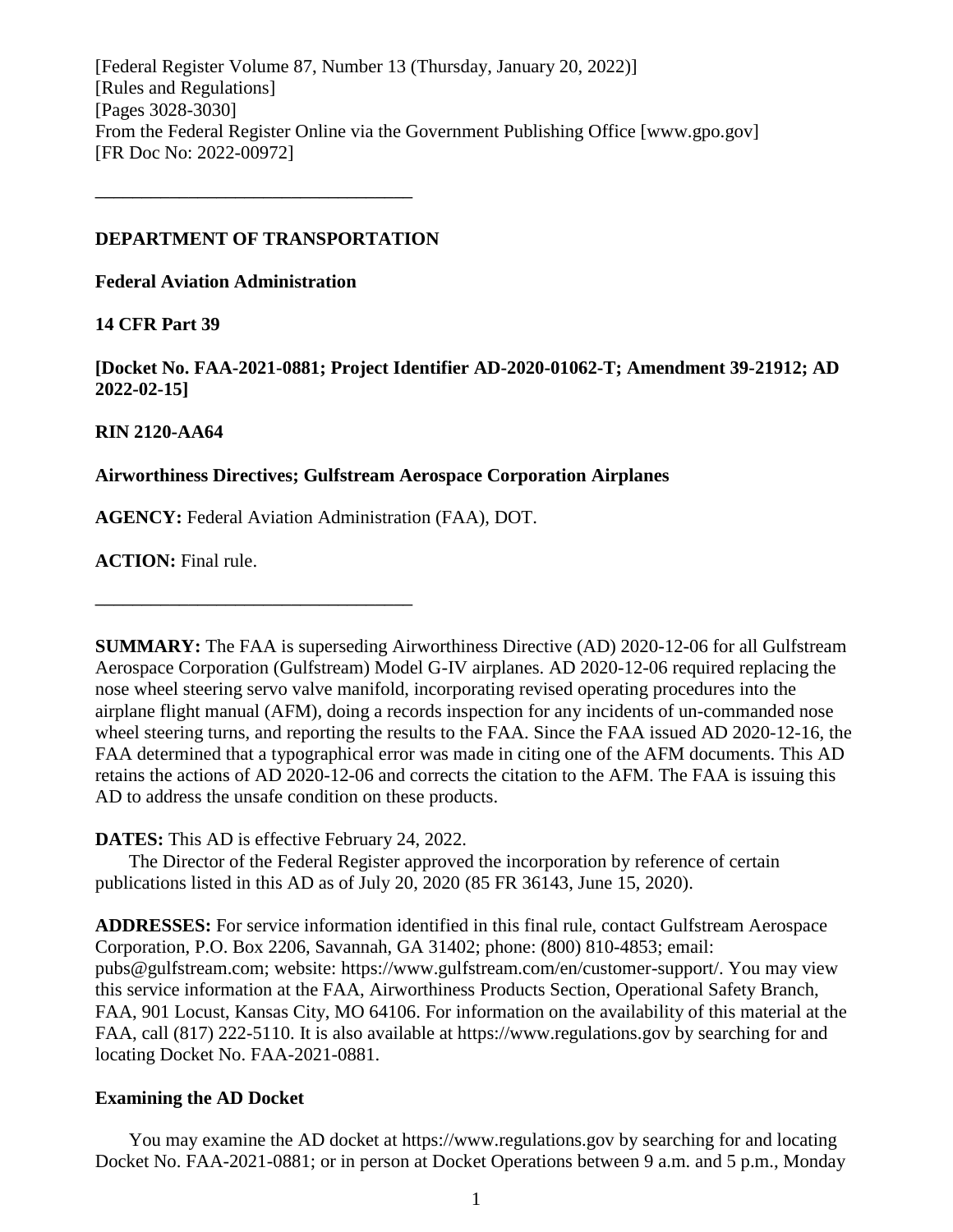through Friday, except Federal holidays. The AD docket contains this final rule, any comments received, and other information. The address for Docket Operations is U.S. Department of Transportation, Docket Operations, M-30, West Building Ground Floor, Room W12-140, 1200 New Jersey Avenue SE, Washington, DC 20590.

**FOR FURTHER INFORMATION CONTACT:** Samuel Belete, Aviation Safety Engineer, Systems and Equipment Section, FAA, Atlanta ACO Branch, 1701 Columbia Avenue, College Park, GA 30337; phone: (404) 474-5580; fax: (404) 474-5606; email: samuel.belete@faa.gov.

## **SUPPLEMENTARY INFORMATION:**

#### **Background**

The FAA issued a notice of proposed rulemaking (NPRM) to amend 14 CFR part 39 to supersede AD 2020-12-06, Amendment 39-21141 (85 FR 36143, June 15, 2020) (AD 2020-12-06). AD 2020-12-06 applied to all Gulfstream Model G-IV airplanes and required replacing the nose wheel steering servo valve manifold, incorporating revised operating procedures into the AFM, doing a records inspection for any incidents of un-commanded nose wheel steering turns, and reporting the results to the FAA. The FAA issued AD 2020-12-06 to prevent moisture from entering the nose steering wheel servo valve, which could freeze and cause an un-commanded nose wheel steering position during touchdown.

The NPRM published in the Federal Register on October 26, 2021 (86 FR 59062). The NPRM was prompted by a determination that a typographical error was made in citing the title of the AFM required by paragraph  $(g)(3)$  of AD 2020-12-06. The paragraph incorrectly references the document number as "FAC-AC-G400-OPS-0001" instead of "GAC-AC-G400-OPS-0001." In the NPRM, the FAA proposed to retain the actions of AD 2020-12-06 and to correct the citation to the AFM. The FAA is issuing this AD to address the unsafe condition on these products.

### **Discussion of Final Airworthiness Directive**

#### **Comments**

The FAA received no comments on the NPRM or on the determination of the costs.

#### **Conclusion**

The FAA determined that air safety requires adoption of the AD as proposed. Accordingly, the FAA is issuing this AD to address the unsafe condition on these products. This AD is adopted as proposed in the NPRM.

#### **Related Service Information Under 1 CFR Part 51**

This AD requires Gulfstream IV Customer Bulletin Number 244, dated March 12, 2018; Gulfstream G300 Customer Bulletin 244, dated March 12, 2018; Gulfstream G400 Customer Bulletin 244, dated March 12, 2018; Gulfstream IV Airplane Flight Manual, Gulfstream Aerospace Document Number GAC-AC-GIV-OPS-0001, Revision 52, dated October 30, 2017; Gulfstream G300 Airplane Flight Manual, Gulfstream Aerospace Document Number GAC-AC-G300-OPS-0001, Revision 20, dated October 30, 2017; and Gulfstream G400 Airplane Flight Manual, Gulfstream Aerospace Document Number GAC-AC-G400-OPS-0001, Revision 20, dated October 30, 2017; which the Director of the Federal Register approved for incorporation by reference as of July 20, 2020 (85 FR 36143, June 15, 2020). This service information is reasonably available because the interested parties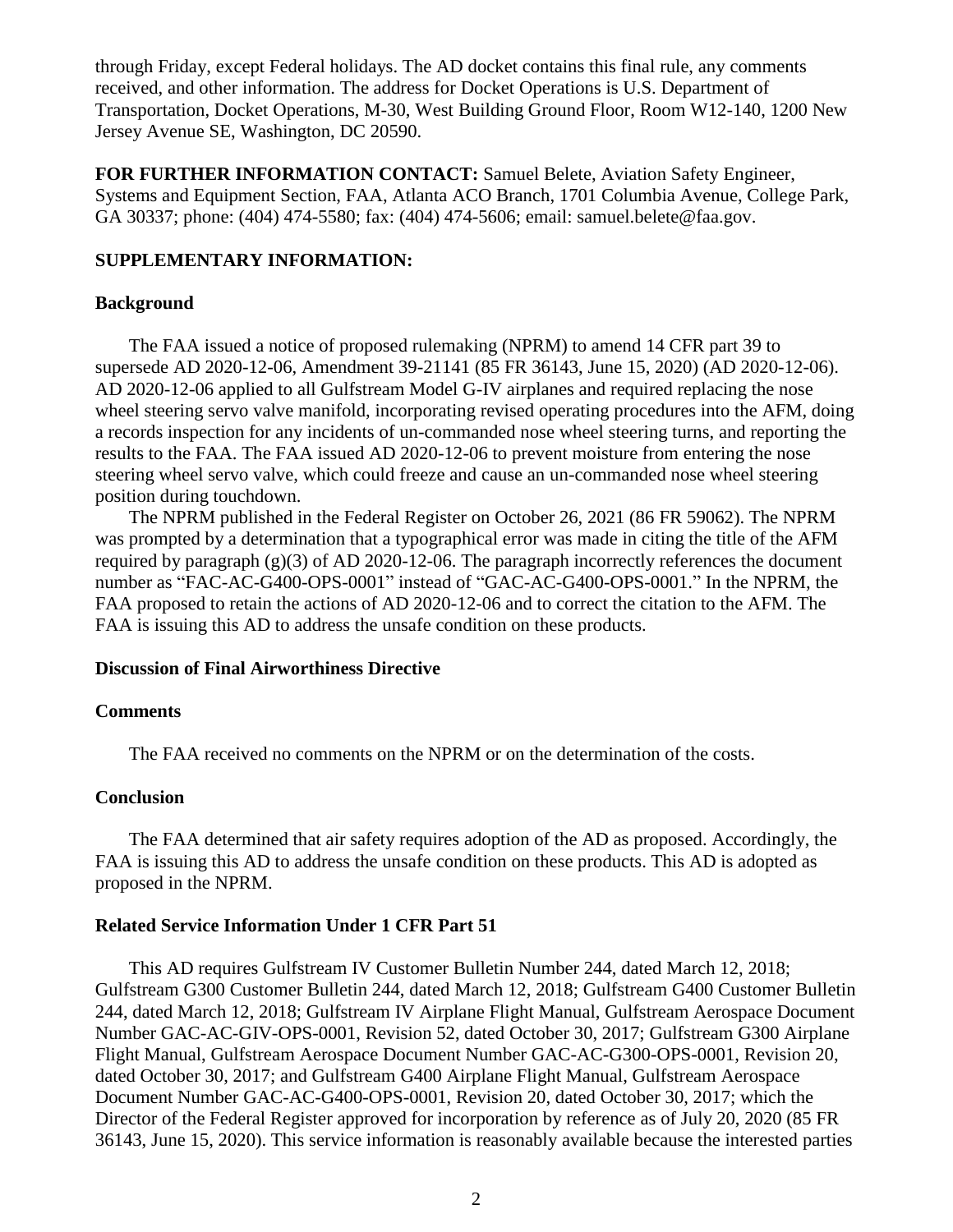have access to it through their normal course of business or by the means identified in the ADDRESSES section.

# **Differences Between This AD and the Service Information**

The Gulfstream customer bulletins require reporting compliance with the bulletins to Gulfstream. This AD does not contain that requirement; however, this AD requires reporting any known occurrences of un-commanded nose wheel steering turns to the FAA.

The Gulfstream customer bulletins include a compliance time of 48 months beginning on March 12, 2018. The compliance time for this AD is 36 months after July 20, 2020 (the effective date of AD 2020-12-06).

#### **Costs of Compliance**

The FAA estimates that this AD affects 425 airplanes of U.S. registry. The FAA estimates the following costs to comply with this AD:

| помината сова                                                               |                                               |                      |                      |                           |
|-----------------------------------------------------------------------------|-----------------------------------------------|----------------------|----------------------|---------------------------|
| <b>Action</b>                                                               | <b>Labor</b> cost                             | <b>Parts</b><br>cost | Cost per<br>airplane | Cost on U.S.<br>operators |
| Incorporate AFM revision                                                    | 1 work-hour $\times$ \$85 per<br>hour = $$85$ | \$0                  | \$85                 | \$36,125                  |
| Replace nose wheel steering   7 work-hours $\times$ \$85 per<br>servo valve | hour = $$595$                                 | \$63,624             | \$64,219             | \$27,293,075              |
| Review records                                                              | 1 work-hour $\times$ \$85 per<br>hour = $$85$ | \$0                  | \$85                 | \$36,125                  |
| Report results                                                              | 1 work hour $\times$ \$85 per<br>hour = $$85$ | \$0                  | \$85                 | \$36,125                  |

#### **Estimated Costs**

The FAA has included all known costs in its cost estimate. According to the manufacturer, however, some of the costs of this AD may be covered under warranty, thereby reducing the cost impact on affected operators.

#### **Paperwork Reduction Act**

A federal agency may not conduct or sponsor, and a person is not required to respond to, nor shall a person be subject to a penalty for failure to comply with a collection of information subject to the requirements of the Paperwork Reduction Act unless that collection of information displays a currently valid OMB Control Number. The OMB Control Number for this information collection is 2120-0056. Public reporting for this collection of information is estimated to be approximately 1 hour per response, including the time for reviewing instructions, searching existing data sources, gathering and maintaining the data needed, and completing and reviewing the collection of information. All responses to this collection of information are mandatory. Send comments regarding this burden estimate or any other aspect of this collection of information, including suggestions for reducing this burden to: Information Collection Clearance Officer, Federal Aviation Administration, 10101 Hillwood Parkway, Fort Worth, TX 76177-1524.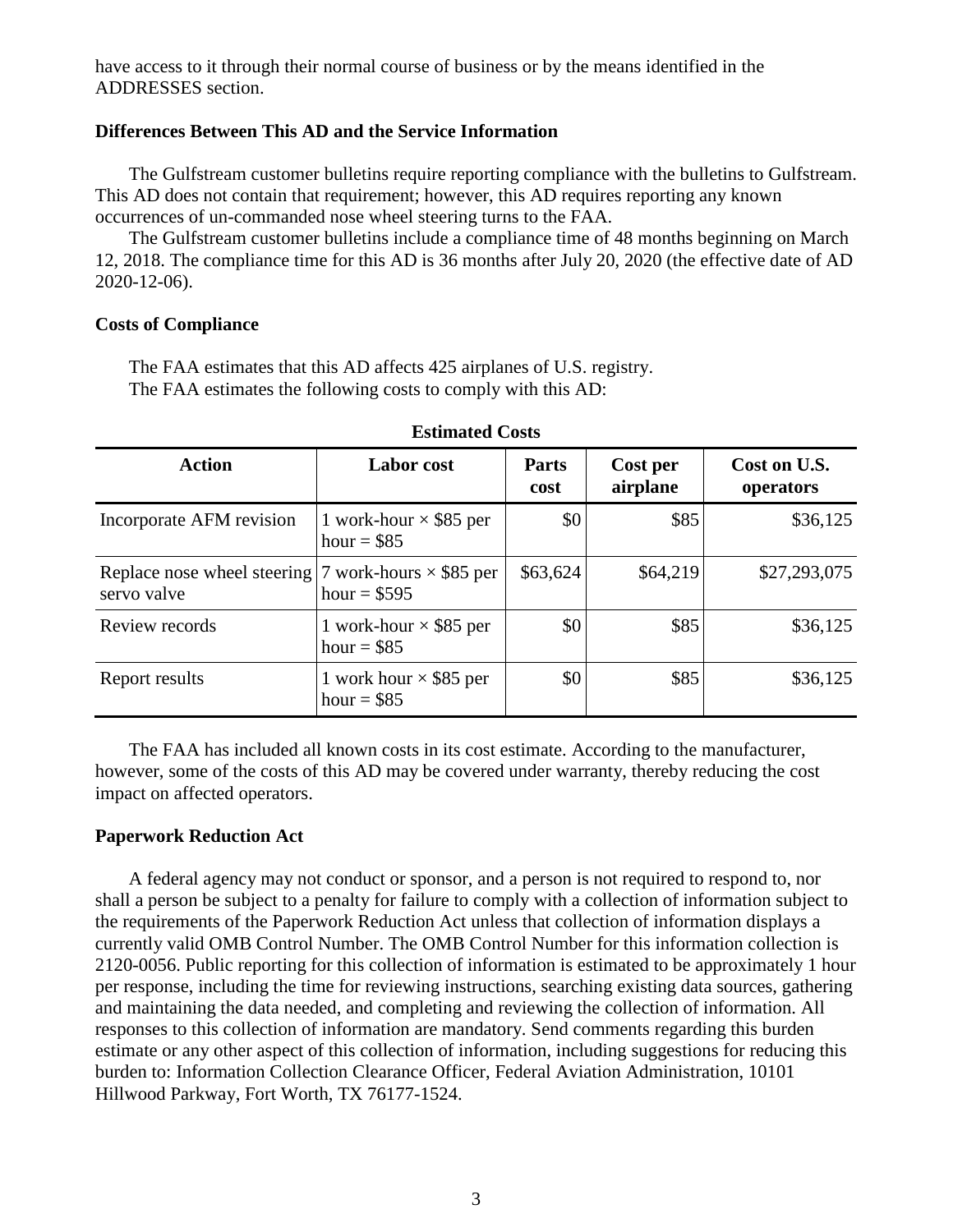#### **Authority for This Rulemaking**

Title 49 of the United States Code specifies the FAA's authority to issue rules on aviation safety. Subtitle I, Section 106, describes the authority of the FAA Administrator. Subtitle VII, Aviation Programs, describes in more detail the scope of the Agency's authority.

The FAA is issuing this rulemaking under the authority described in Subtitle VII, Part A, Subpart III, Section 44701, General requirements. Under that section, Congress charges the FAA with promoting safe flight of civil aircraft in air commerce by prescribing regulations for practices, methods, and procedures the Administrator finds necessary for safety in air commerce. This regulation is within the scope of that authority because it addresses an unsafe condition that is likely to exist or develop on products identified in this rulemaking action.

#### **Regulatory Findings**

The FAA has determined that this AD will not have federalism implications under Executive Order 13132. This AD will not have a substantial direct effect on the States, on the relationship between the national government and the States, or on the distribution of power and responsibilities among the various levels of government.

For the reasons discussed above, I certify that this AD:

(1) Is not a "significant regulatory action" under Executive Order 12866,

(2) Will not affect intrastate aviation in Alaska, and

(3) Will not have a significant economic impact, positive or negative, on a substantial number of small entities under the criteria of the Regulatory Flexibility Act.

# **List of Subjects in 14 CFR Part 39**

Air transportation, Aircraft, Aviation safety, Incorporation by reference, Safety.

### **The Amendment**

Accordingly, under the authority delegated to me by the Administrator, the FAA amends 14 CFR part 39 as follows:

# **PART 39–AIRWORTHINESS DIRECTIVES**

1. The authority citation for part 39 continues to read as follows:

Authority: 49 U.S.C. 106(g), 40113, 44701.

#### **§ 39.13 [Amended]**

2. The FAA amends § 39.13 by:

a. Removing Airworthiness Directive 2020-12-06, Amendment 39-21141 (85 FR 36143, June 15, 2020); and

b. Adding the following new airworthiness directive: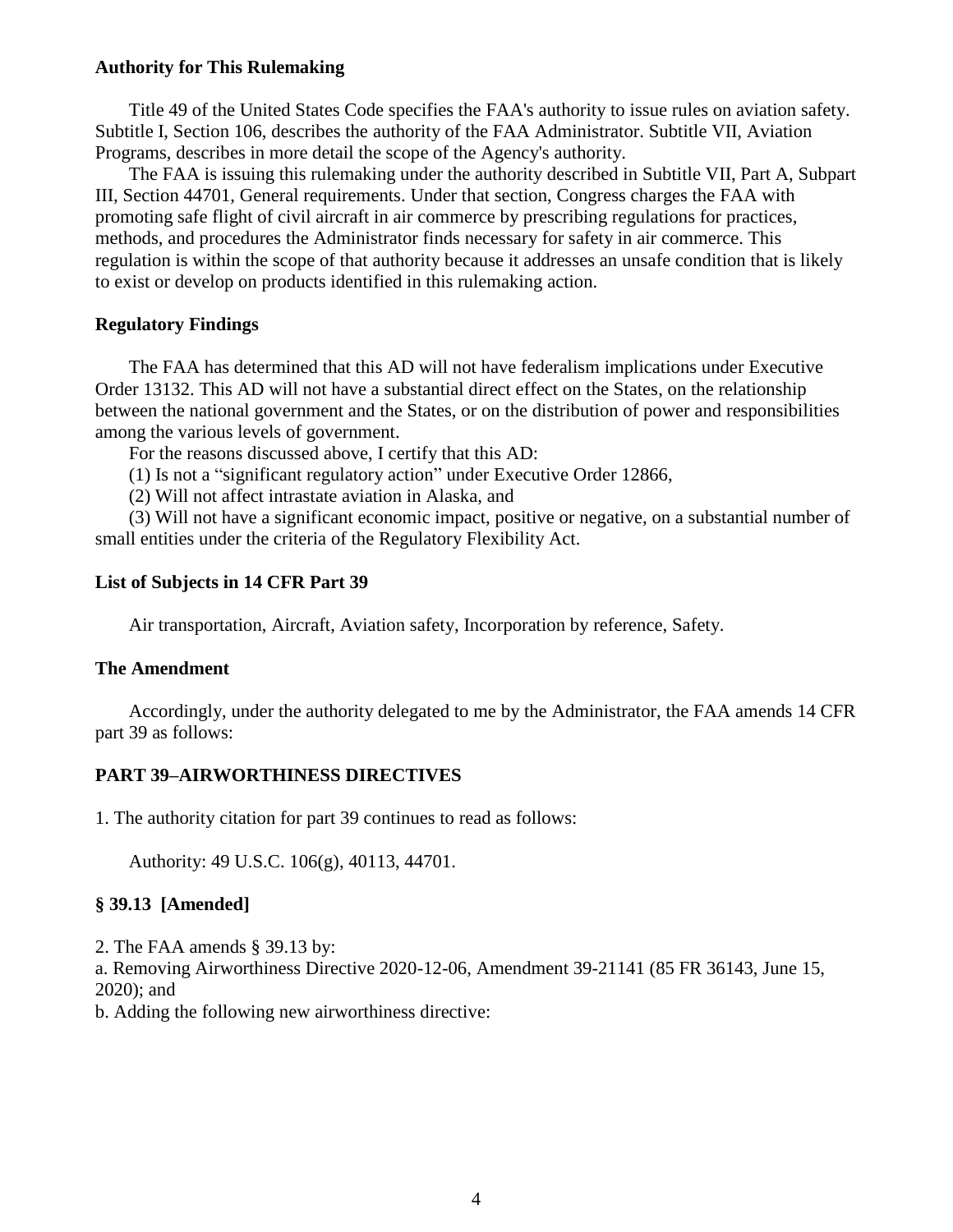

# **AIRWORTHINESS DIRECTIVE**

**www.faa.gov/aircraft/safety/alerts/** www.gpoaccess.gov/fr/advanced.html

**2022-02-15 Gulfstream Aerospace Corporation:** Amendment 39-21912; Docket No. FAA-2021- 0881; Project Identifier AD-2020-01062-T.

# **(a) Effective Date**

This airworthiness directive (AD) is effective February 24, 2022.

# **(b) Affected ADs**

This AD replaces AD 2020-12-06, Amendment 39-21141 (85 FR 36143, June 15, 2020) (AD 2020-12-06).

# **(c) Applicability**

This AD applies to all Gulfstream Aerospace Corporation Model G-IV airplanes, certificated in any category.

# **(d) Subject**

Joint Aircraft System Component (JASC) Code 3200, Landing Gear System.

# **(e) Unsafe Condition**

This AD was prompted by reports of un-commanded nose wheel steering turns. The FAA is issuing this AD to prevent moisture from entering the nose steering wheel servo valve, which could freeze and cause an un-commanded nose wheel steering position during touchdown. The unsafe condition, if not addressed, could result in a lateral runway departure.

# **(f) Compliance**

Comply with this AD within the compliance times specified, unless already done.

# **(g) Retained Airplane Flight Manual Revisions for Certain Airplanes**

This paragraph restates the requirements of paragraphs  $(g)(1)$  and  $(2)$  of AD 2020-12-06. Within 30 days after July 20, 2020 (the effective date of AD 2020-12-06), revise your airplane flight manual (AFM) by incorporating the revision applicable to your airplane configuration as listed in paragraphs  $(g)(1)$  and  $(2)$  of this AD:

(1) Gulfstream IV Airplane Flight Manual, Gulfstream Aerospace Document Number GAC-AC-GIV-OPS-0001, Revision 52, dated October 30, 2017; or

(2) Gulfstream G300 Airplane Flight Manual, Gulfstream Aerospace Document Number GAC-AC-G300-OPS-0001, Revision 20, dated October 30, 2017.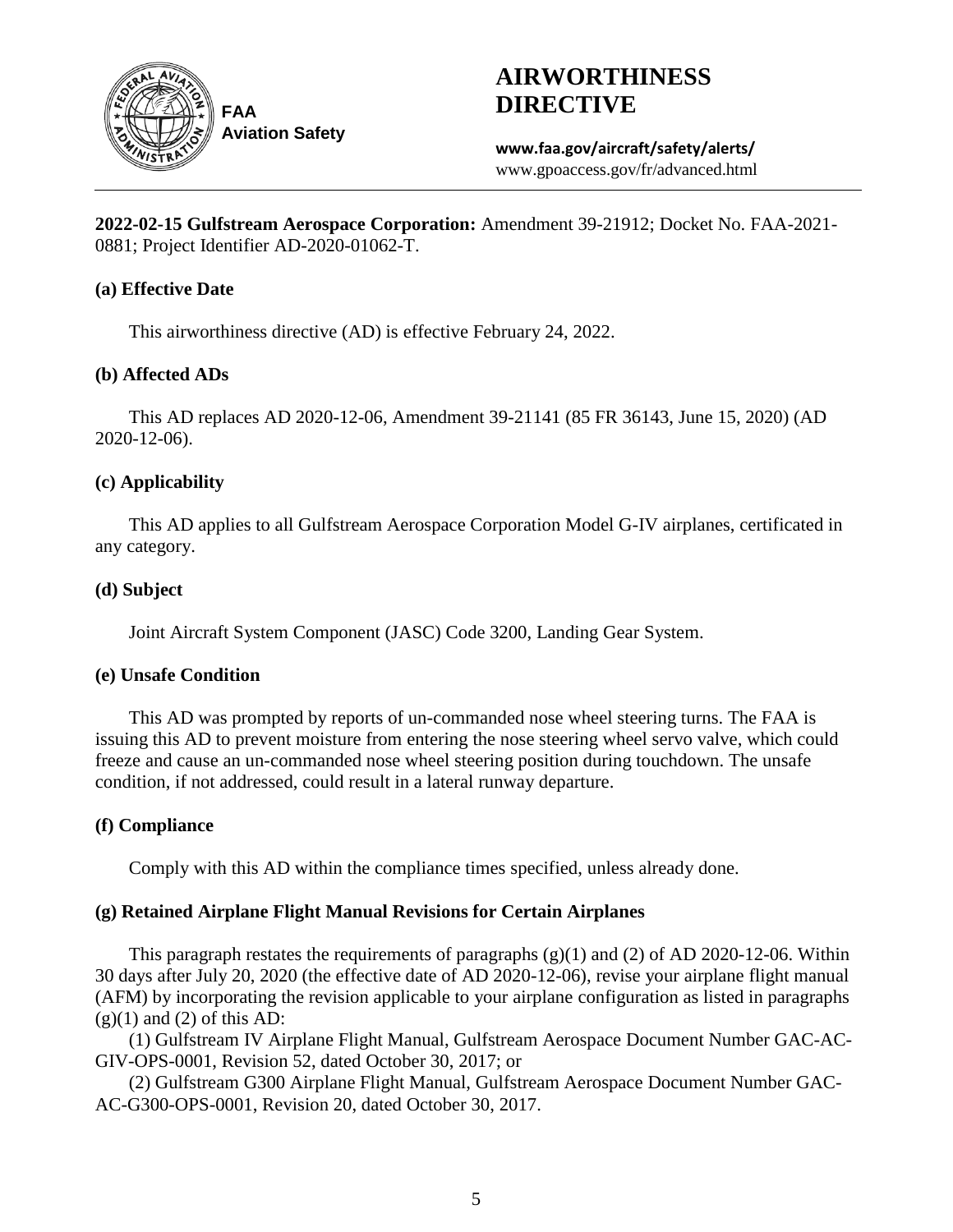#### **(h) Correction to AFM Revision for Certain Airplanes**

Within 30 days after the effective date of this AD, revise your AFM by incorporating Gulfstream G400 Airplane Flight Manual, Gulfstream Aerospace Document Number GAC-AC-G400-OPS-0001, Revision 20, dated October 30, 2017, if applicable to your airplane configuration.

#### **(i) Retained Replacement of Nose Wheel Steering Servo Valve Manifold With No Changes**

This paragraph restates the requirements of paragraph (h) of AD 2020-12-06 with no changes. Within 36 months after July 20, 2020 (the effective date of AD 2020-12-06), replace the nose wheel steering servo valve manifold with nose wheel steering servo valve manifold part number 5100-11 or 5105-5 in accordance with the Accomplishment Instructions of the customer bulletin that applies to your airplane configuration as listed in paragraphs (i)(1) through (3) of this AD, except you are not required to comply with step H:

(1) Gulfstream IV Customer Bulletin Number 244, dated March 12, 2018;

(2) Gulfstream G300 Customer Bulletin 244, dated March 12, 2018; or

(3) Gulfstream G400 Customer Bulletin 244, dated March 12, 2018.

## **(j) Retained Records Inspection and Report of Results With No Changes**

This paragraph restates the requirements of paragraph (i) of AD 2020-12-06 with no changes.

(1) Between 12 months and 24 months after the replacement of the nose wheel steering valve manifold assembly required in paragraph (i) of this AD, inspect all aircraft records for entries of an un-commanded nose wheel steering turn.

(2) Within 10 days after the records inspection required in paragraph  $(i)(1)$  of this AD, report the results of the inspection, regardless of whether the inspection found any entries, to the FAA by either email: 9-ASO-ATLCOS-Reporting@faa.gov; or by mail: Attn: Continued Operational Safety, Atlanta ACO Branch, FAA, 1701 Columbia Avenue, College Park, GA 30337. The report must include as much of the information listed in paragraphs  $(i)(2)(i)$  through (vii) of this AD as is known about the event:

(i) Date of records inspection;

(ii) Date and time of all un-commanded occurrences (if any);

(iii) Airplane serial number;

(iv) Weather and runway conditions at the time of each occurrence;

(v) Copy of the pilot's report of the occurrence (if available);

(vi) Maintenance entry of the root cause of the un-commanded deflection (if available); and

(vii) Any other information pertinent to the occurrence.

## **(k) Alternative Methods of Compliance (AMOCs)**

(1) The Manager, Atlanta ACO Branch, FAA, has the authority to approve AMOCs for this AD, if requested using the procedures found in 14 CFR 39.19. In accordance with 14 CFR 39.19, send your request to your principal inspector or local Flight Standards District Office, as appropriate. If sending information directly to the manager of the certification office, send it to the attention of the person identified in paragraph (l) of this AD.

(2) Before using any approved AMOC, notify your appropriate principal inspector, or lacking a principal inspector, the manager of the local flight standards district office/certificate holding district office.